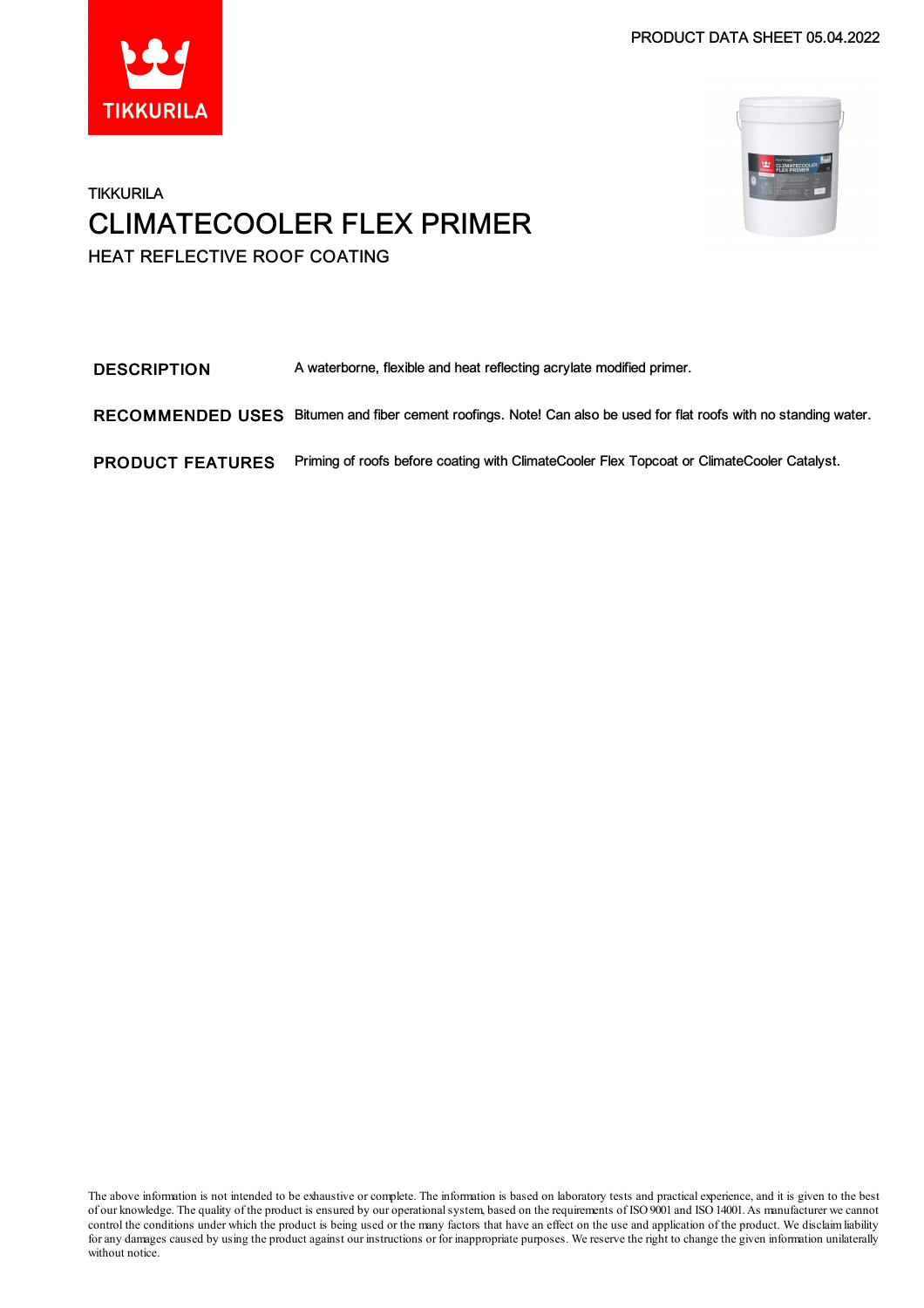

# CLIMATECOOLER FLEX PRIMER

| <b>TECHNICAL DATA</b>     |                                                                                                                                                      |
|---------------------------|------------------------------------------------------------------------------------------------------------------------------------------------------|
| <b>Colour Shades</b>      | White.                                                                                                                                               |
| <b>Gloss</b>              | Matt (5/RT classification)                                                                                                                           |
| Coverage                  | $4 - 6$ m <sup>2</sup> /l.                                                                                                                           |
| Can sizes                 | 201                                                                                                                                                  |
| <b>Thinner</b>            | Water, max. 10% depending on the base.                                                                                                               |
| <b>Application method</b> | Roller, brush or spray (airless).                                                                                                                    |
| <b>Drying time</b>        | Resistant to rain and moisture after 1 hour. Top coating after 1-3 hours. Drying slows<br>down as the air humidity rises and the temperature drops.  |
| Density (kg/l)            | approx. 1,4 kg/l, ISO 2811.                                                                                                                          |
| Volume solids (%)         | 46                                                                                                                                                   |
| <b>Special feature</b>    | Solar reflectance: Reflect up to 80 % of the infrared radiation. The best reflectance<br>valuecan be achieved with white ClimateCooler Flex Topcoat. |
| <b>VOC</b>                | (cat A/i) 140g/l(2010)                                                                                                                               |
|                           | ClimateCooler Flex Primer contains VOC max. 140 g/l                                                                                                  |
| <b>Storage</b>            | Protect from frost.                                                                                                                                  |
|                           |                                                                                                                                                      |
|                           |                                                                                                                                                      |
|                           |                                                                                                                                                      |
|                           |                                                                                                                                                      |
|                           |                                                                                                                                                      |
|                           |                                                                                                                                                      |
|                           |                                                                                                                                                      |

The above information is not intended to be exhaustive or complete. The information is based on laboratory tests and practical experience, and it is given to the best of our knowledge. The quality of the product is ensured by our operationalsystem, based on the requirements of ISO9001 and ISO14001.As manufacturer we cannot control the conditions under which the product is being used or the many factors that have an effect on the use and application of the product. We disclaimliability forany damages caused by using the product against our instructions or for inappropriate purposes. We reserve the right to change the given information unilaterally without notice.